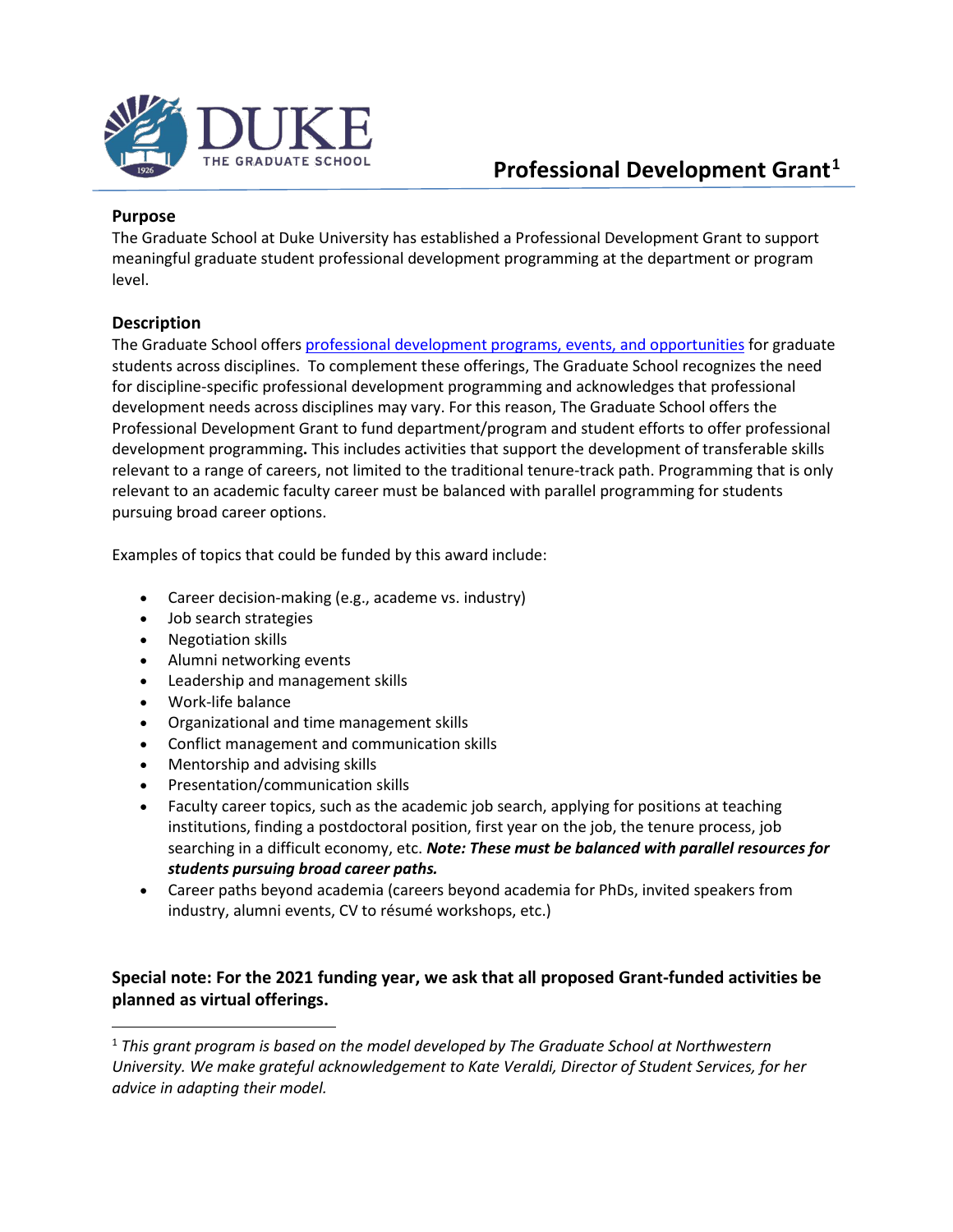### **Award-Eligible Expenses**

Both one-time events and event series will be considered. Activities must take place during the calendar year for which funding is awarded (i.e., January 1 through December 31.) Funds **up to \$2000** may be requested. The Professional Development Grant may fund any of the following:

- Honoraria for virtual guest speakers
- Operational costs (webinar license for Zoom attendance over 300 people, etc.)
- Publicity

*Please note that for the 2021 grant year, proposed budgets should not include expenses for food, travel costs, or other expenditures for in-person events. All proposed events should be planned as virtual activities.*

Funds may not be used for any individual professional development (such as individual travel grants or conference attendance for individual students).

### **Eligible Applicants**

- Faculty or administrators of any academic program that falls within the purview of The Graduate School.
- Ph.D. and research master's students.

To encourage dialogue about professional development among multiple members of departments and programs, preference will be given to proposals that include many perspectives in the planning and implementation—that is, faculty-led proposals that include student members in their organizing committees and student-led proposals that include faculty members.

*Since this award is focused on departments and programs, GPSC-recognized student groups are not eligible to apply. Instead, these groups should consider resources such a[s GPSC's Alumni Engagement](https://dukegpsc.org/resources-for-students/funding-for-student-groups/)  [Fund.](https://dukegpsc.org/resources-for-students/funding-for-student-groups/)*

#### **Proposal Guidelines**

The proposal submission process is handled through a [Qualtrics survey.](https://duke.qualtrics.com/jfe/form/SV_80O071bi4Hj8x3D) Applicants are required to provide the following information to complete the submission process:

- Sponsoring department, which will incur the expenses and to which the award funds can be transferred.
- Name and contact information for the department business manager who will serve as the contact for the funds transfer, and a departmental fund code beginning with 3XX or 4XX to which Grant funds can be transferred. *(Students should identify their department's business manager and contact him or her to identify the appropriate fund code for use in this application at least one week before the proposal deadline.)*
- A summary of the activities the proposal would fund. This abstract will be made public if the proposal is funded.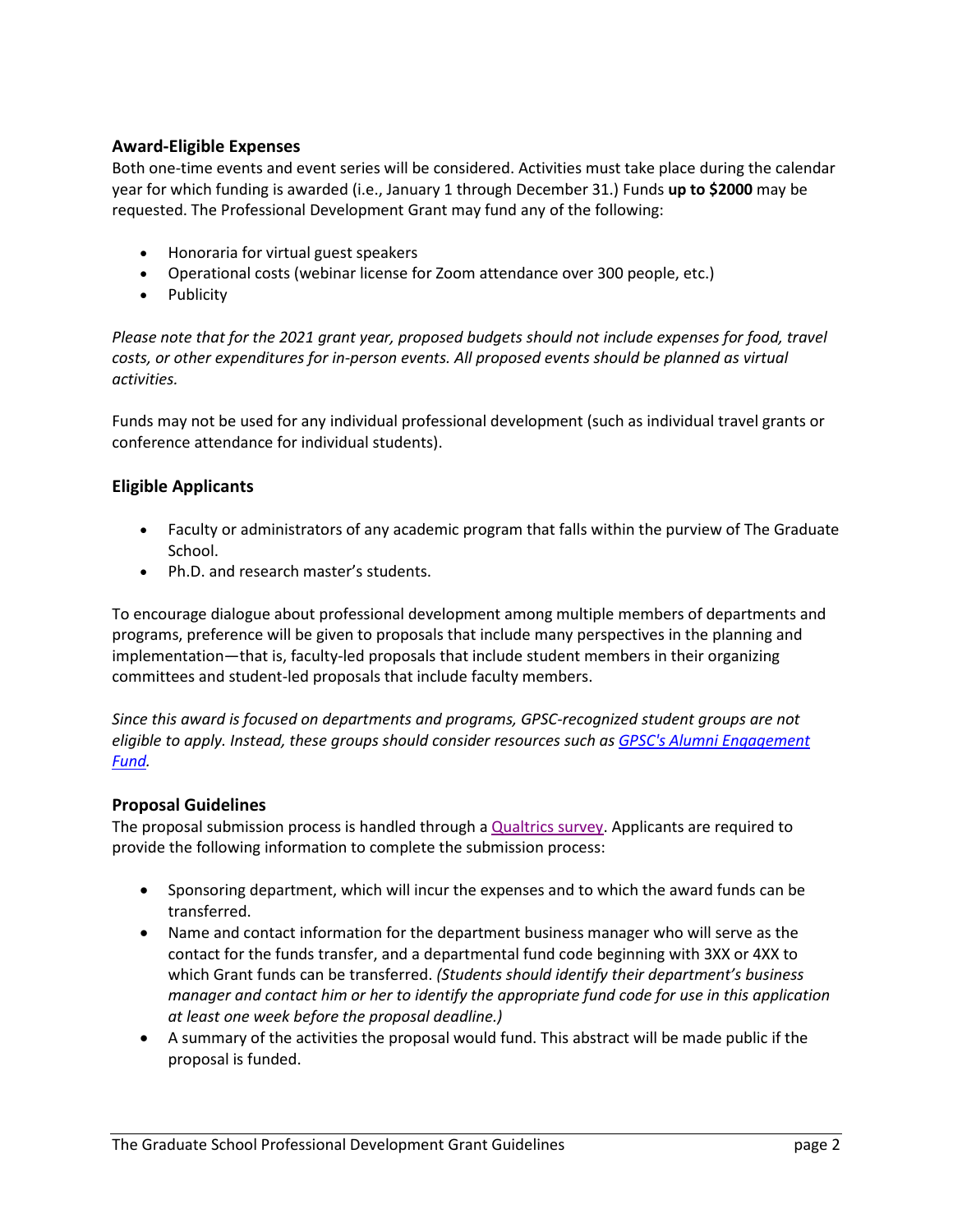Deadline: October 15, 2020, at 5 p.m. All submissions must be completed through th[e Qualtrics survey](https://duke.qualtrics.com/jfe/form/SV_80O071bi4Hj8x3D) by this time.

Proposal documents should be uploaded as a single PDF file, with the filename in the format SponsoringDepartment\_LeadContactLastName.PDF through the Qualtrics survey. Proposals should total no more than four (4) pages in length and must include the following:

### **1. Description and Event Details**

- Provide a description of the professional development program(s) or event(s).
- Include plans for timing of events and number of graduate students likely to participate. Explain what successful event attendance would look like for this type of program (e.g., number of graduate students attending, number of faculty attending, disciplinary diversity of attendees, etc.).
- Provide a marketing plan for the event or series. Note: In order to remain eligible for future award funding through this grant, awardees must provide marketing materials to The Graduate School at least three weeks in advance of the event or the first event in the series so that TGS can assist in publicity efforts, when marketing across departments/programs is desired.

### **2. Key Personnel**

- Name those individuals who will be responsible for planning and logistics of the program or event, and indicate their roles in the process.
- Identify any other campus partners or resources that may be useful in making the event(s) successful.

#### **3. Need and Impact**

- Explain the need for the professional development activity and the intended impact on graduate student professional development. If a similar resource or program already exists at the university, explain why an additional resource is necessary.
- Identify existing professional development programming and resources the department or program currently provides to support graduate students in identifying and pursuing career options, including both faculty and broad career options.
- Explain the potential for long-term impact beyond the award period if this proposal is funded. For example, if this event/series is part of a larger plan for professional development, please explain.

### **4. Budget**

- Include a detailed budget for how funds will be spent. *Proposed expenditures should reflect virtual activities only; no food or travel, for example, will be funded in 2021.*
- List existing funding sources or funding already applied for.
- List other anticipated sources of funding for the program.